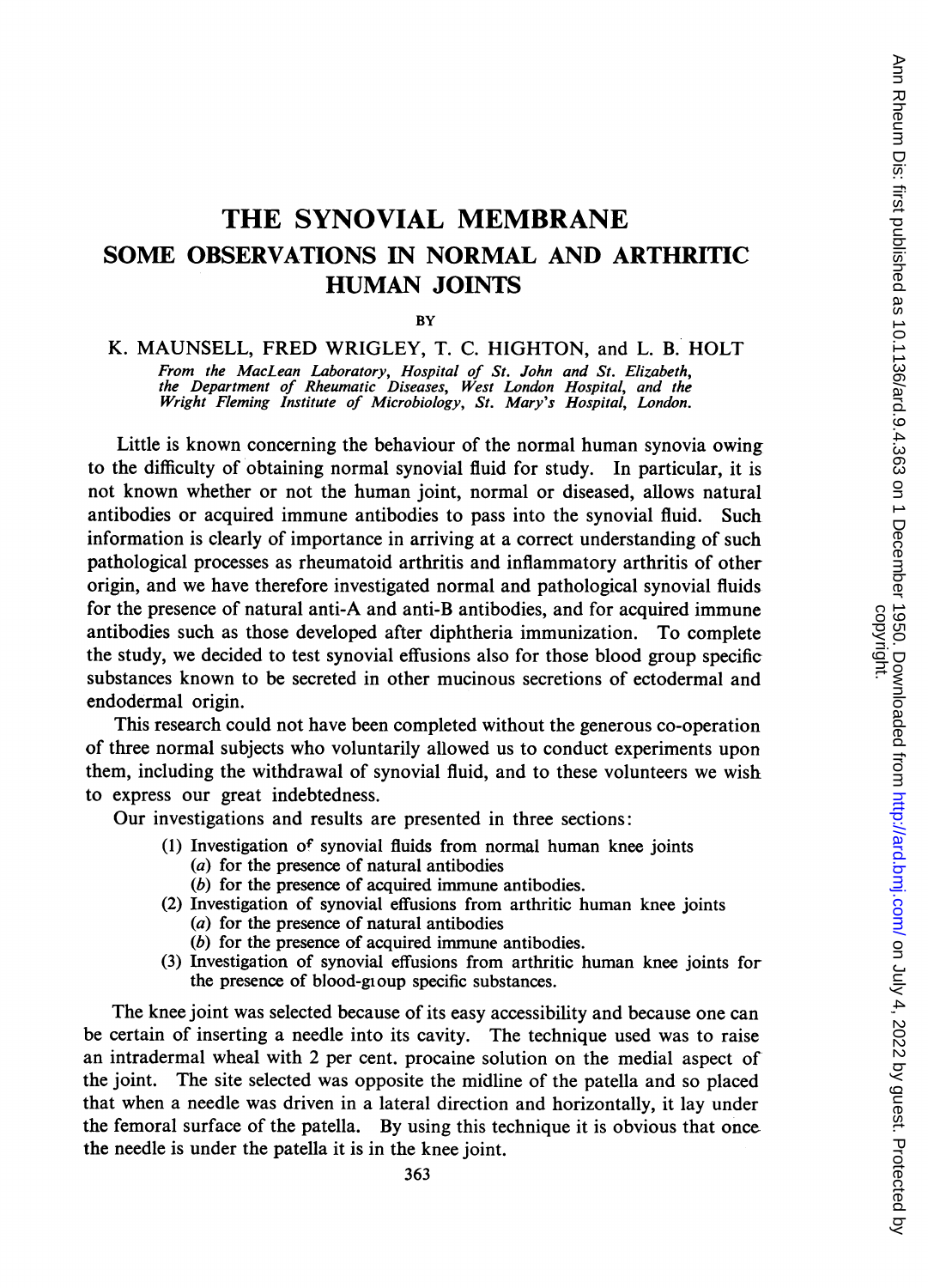We made the error at first of being too considerate, and attempting to infiltrate the capsule with local anaesthetic so that the volunteer would feel no pain, but since this procedure caused contamination of the synovial fluid with procaine, we subsequently ceased using infiltration with local anaesthetic. This meant that the subject experienced a sharp pain on penetration of the joint capsule, but this was only of short duration. It was found that by the use of this technique it was possible to obtain up to  $0.5$  ml. synovial fluid from each knee joint of the volunteers.

It has been stated that the normal knee joint contains only this amount of fluid. In each case we were fortunate enough to be able to draw off this amount, which allowed us to conduct the experiments on the presence of iso-agglutinin antibodies, but was not sufficient to obtain information about the presence of blood-group specific substances in the normal human synovial fluid.

Two natural antibodies, anti-A and anti-B iso-agglutinins, circulate in the human plasma. Anti-A agglutinins are present in the sera of persons of group B, and anti-B agglutinins in subjects of group  $A$ ; both occur in individuals of group  $O$ , but neither is present in subjects of group AB. If plasma or serum containing iso-agglutinins is mixed with red cells characterized by the opposing agglutinogens A or B, agglutination of the red cells occurs. Neither anti-A serum nor anti-B serum agglutinates 0 cells as they lack the A and B agglutinogens. The potency of the agglutinating sera can be measured by titration. As the technique of agglutination is simple and the reactions are clear cut, it was hoped that the investigation of the normal human synovial fluid for the presence of natural blood-group antibodies would be a useful first step in our examination of the behaviour of the synovial membrane and the nature of the synovial fluid.

It is now known that the group specific substances A and B which determine the person's blood group also occur in a closely related form in the cells of almost all the organs of the body. They occur in two forms, water-soluble and alcoholsoluble. The latter is confined to the tissues, but the former is secreted into the tissue fluids by certain individuals. The water-soluble group specific substances have been found in mucinous secretions, e.g. saliva, gastric juice, hydrocele fluid, and the fluid of ovarian mucinous and pseudo-mucinous cysts. However, in only 80 per cent. of all individuals are these agglutinogens found in the secretions. These people are called " secretors " whereas those who do not secrete the substances are called " non-secretors ". The saliva of secretors contains the bloodgroup factor in a high concentration. It is, therefore, possible to test for these substances serologically.

When saliva of a secretor is mixed with a serum containing the opposing anti-A antibodies, the group substances are capable of combining with them and thus inhibit their agglutinating property. The strength of this " inhibition " can be measured by titration. It seemed of interest to determine whether or not the group specific substances would be present in the synovial effusions as well as in other mucinous fluids.

Synovial fluid and saliva were chosen as mucinous material for these investigations and the inhibition index of the saliva and of the corresponding synovial fluid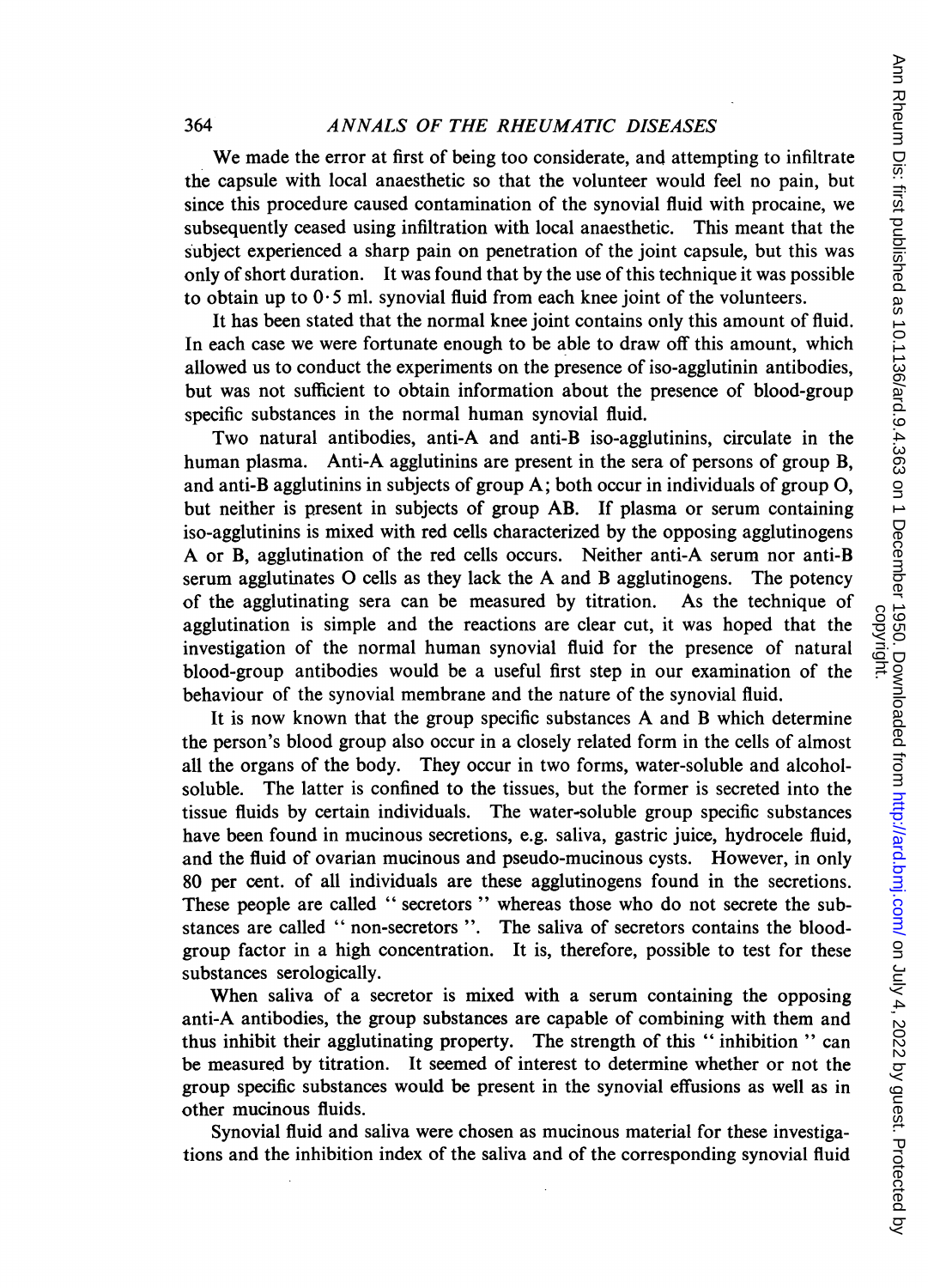was compared. The sera were also examined to obtain evidence as to whether or not passage of blood group substances from the serum into the synovial cavity occurred.

# Investigation of Synovial Fluids from Normal Human Knee Joints

### Presence of Natural Antibodies

Normal Volunteers.

- (1) Miss M., medical student, aged 21. Group 0. No history of fibrositis or arthritis.
- (2) Mrs. Cr., aged 43. Group B. Slight " fibrositis "in the past. On clinical examination both knee joints were normal.  $X$ ray of the knee joints showed no abnormal changes.
- (3) Mr. P., aged 26. Group 0. Slight muscular pains in both thighs. On clinical examination both knee joints were normal.  $X$  ray of the knee joints showed no abnormal changes.

Synovial Fluid.—The fluids were stored at  $4^{\circ}$  C., without preservative, and examined 8 to 10 days later. The materials were highly viscous yellow liquids which adhered to the walls of the glass tubes at room temperature. At  $37^{\circ}$  C. they were less viscous and could be pipetted off. They contained some granular precipitates; the fluid of the first of the volunteers was less viscous than the others.

Blood.---On the day that their knee joints were punctured, 8 to 10 ml. blood was collected from the volunteers. The bloods were stored for 24 hours at  $4^{\circ}$  C. The sera were then taken off under sterile conditions and stored at  $4^{\circ}$  C. without preservative; these samples were also examined 8 to 10 days later. Standard red cells were taken on the day of the examination and the suspensions were made up in <sup>3</sup> per cent. sodium citrate. The suspension contained about 2 per cent. packed cells.

Technique of Titration for Iso-Agglutinins.—The technique of titration for antibodies was essentially the same as that described by Taylor and Ikin (1939). Serial dilutions of serum and of corresponding synovial fluid were made up in normal saline with a graduated Pasteur pipette, and an equal volume of the appropriate blood cells was added to each of the serial dilutions (about  $0.04$  ml.), e.g. B cells to fluids of a person of Group A. The titrations were set up in duplicate and were allowed to stand for 2 hours in the incubator at  $37^{\circ}$  C. The suspensions were shaken up before reading. The reading was done macroscopically and microscopically. As controls, the serial dilutions were tested against group 0 cells.

| . .<br>- 1<br>١ń<br>١ι<br>-. |  |
|------------------------------|--|
|------------------------------|--|

EXAMINATION OF NORMAL SYNOVIAL FLUID AND BLOOD-SERA FOR ANTI-A AND ANTI-B ISO-AGGLUTININS

|                       |                       | Titre of Iso-Agglutinins |                   |        |                   |  |
|-----------------------|-----------------------|--------------------------|-------------------|--------|-------------------|--|
| Normal<br>Volunteers  | <b>Blood</b><br>Group |                          | Anti-A            | Anti-B |                   |  |
|                       |                       | Serum                    | Synovial<br>Fluid | Serum  | Synovial<br>Fluid |  |
| Miss M.               | Ω                     | 512                      | Nil               | 256    | Nil               |  |
| Mrs. Cr.<br>$\ddotsc$ | в                     | 512                      | <b>Nil</b>        |        |                   |  |
| Mr. P.                | o                     | 128                      | Nil               | 128    | Nil               |  |

on July 4, 2022 by guest. Protected by <http://ard.bmj.com/> Ann Rheum Dis: first published as 10.1136/ard.9.4.363 on 1 December 1950. Downloaded from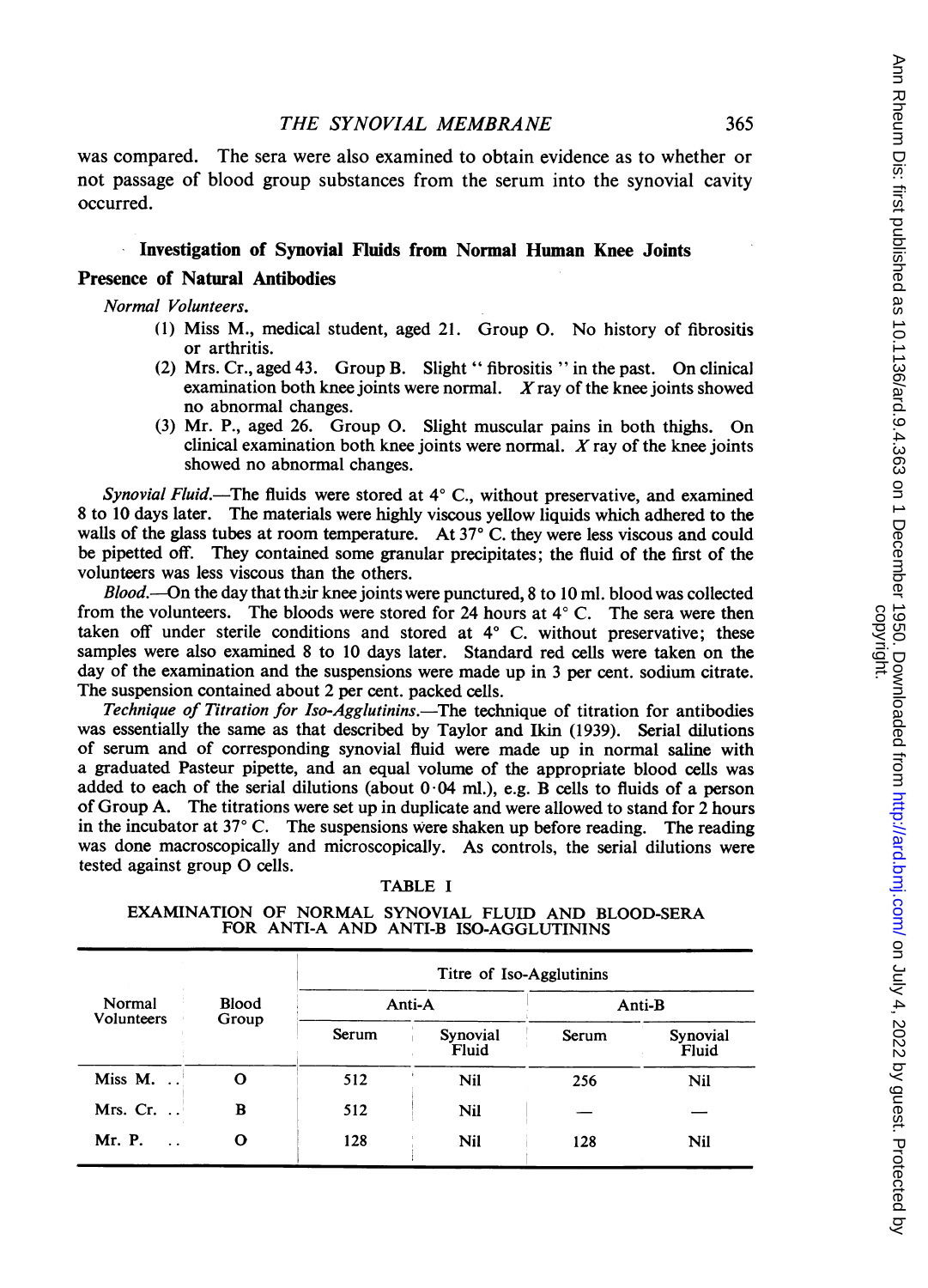The examination of undiluted synovial fluid was hindered by a false agglutination of cells of all groups, which was assumed to be due to the high viscosity of the material. This phenomenon was less noticeable and the clumping was easily broken up when the viscosity was lowered by dilution of the material and by warming the fluid to  $37^{\circ}$  C. For this reason the synovial fluid was examined only from dilutions 1 in 4 onwards, and at  $37^{\circ}$ C. Attempts to lower the viscosity by adding hyaluronidase were abandoned as the latter caused inhibition of the agglutination.

Results.—The serum of Case 1 (group O) had an anti-A titre of 512 and an anti-B titre of 256, that of Case 2 (group B) an anti-A titre of 512, and that of Case 3 (group 0) an anti-A titre of 128 and an anti-B titre of 128. In the synovial fluids of the three cases no iso-antibodies were detected (normally less than <sup>1</sup> in 4), although it must be admitted that traces of antibodies may have been present in the undiluted fluid. In spite of this the results are in striking contrast to the usual high titres in the corresponding sera. The normal synovial membrane thus acts as a barrier to the passage of iso-antibodies and allows none, or only traces, to enter the synovial cavity.

Presence of Acquired Immune Antibodies.—Since evidence was obtained that the normal blood agglutinins did not enter the normal synovial cavity to any significant degree, it was decided to determine whether antibodies due to an acquired immunity entered the normal knee joint. Therefore, a volunteer had some synovial fluid aspirated after being given a dose of diphtheria P.T.A.P.

Mr. P., aged 26 years, was given  $0.2$  ml. P.T.A.P. intramuscularly with some general and local reaction resulting. Four weeks later the serum titre was more than 200 units per ml., whereas the titre in the synovial fluid from the knee joint was Mr. P., aged 26 years, was given  $0.2$  ml. P.T.A.P. intramuscularly with  $\frac{8}{5}$  some general and local reaction resulting. Four weeks later the serum titre was more  $\frac{8}{5}$  than 200 units per ml., whereas the titre i

The normal synovial membrane thus acted as a barrier to the passage of the diphtheria immune antibodies.

# Investigation of Synovial Effusions from Arthritic Human Knee Joints

It seemed of interest to determine whether or not a diseased synovial membrane continues to act as a barrier to natural and acquired immune antibodies.

# Presence of Natural Antibodies

Material.--All synovial effusions were tapped under sterile conditions and the fluids stored at  $4^{\circ}$  C. without preservative. After 8 to 10 days the precipitate had settled, or (as in a few cases) a mucinous globule had formed which was firm enough to allow the withdrawal of a clear sample by a Pasteur pipette. This sample was centrifuged to clear any remaining debris and the resulting supernatant fluid was used for the agglutination. test. The blood samples were examined as described above. In Table II the 33 cases examined are tabulated.

The phenomenon of " false agglutination " described for the synovial fluid also occurred when synovial effusions were examined. Undiluted samples were, therefore, excluded from these investigations and the reading of the results started with a dilution of <sup>1</sup> in 2 saline.

Results.—The effusions of patients of group B agglutinated group A cells; the effusions of patients of group A agglutinated group B cells; and the effusions of individuals of group O agglutinated both A and B cells. 0 cells were not agglutinated. A comparison of the titres of the antibodies in the synovial effusions and in the corresponding sera showed almost equal values (see Table II).

366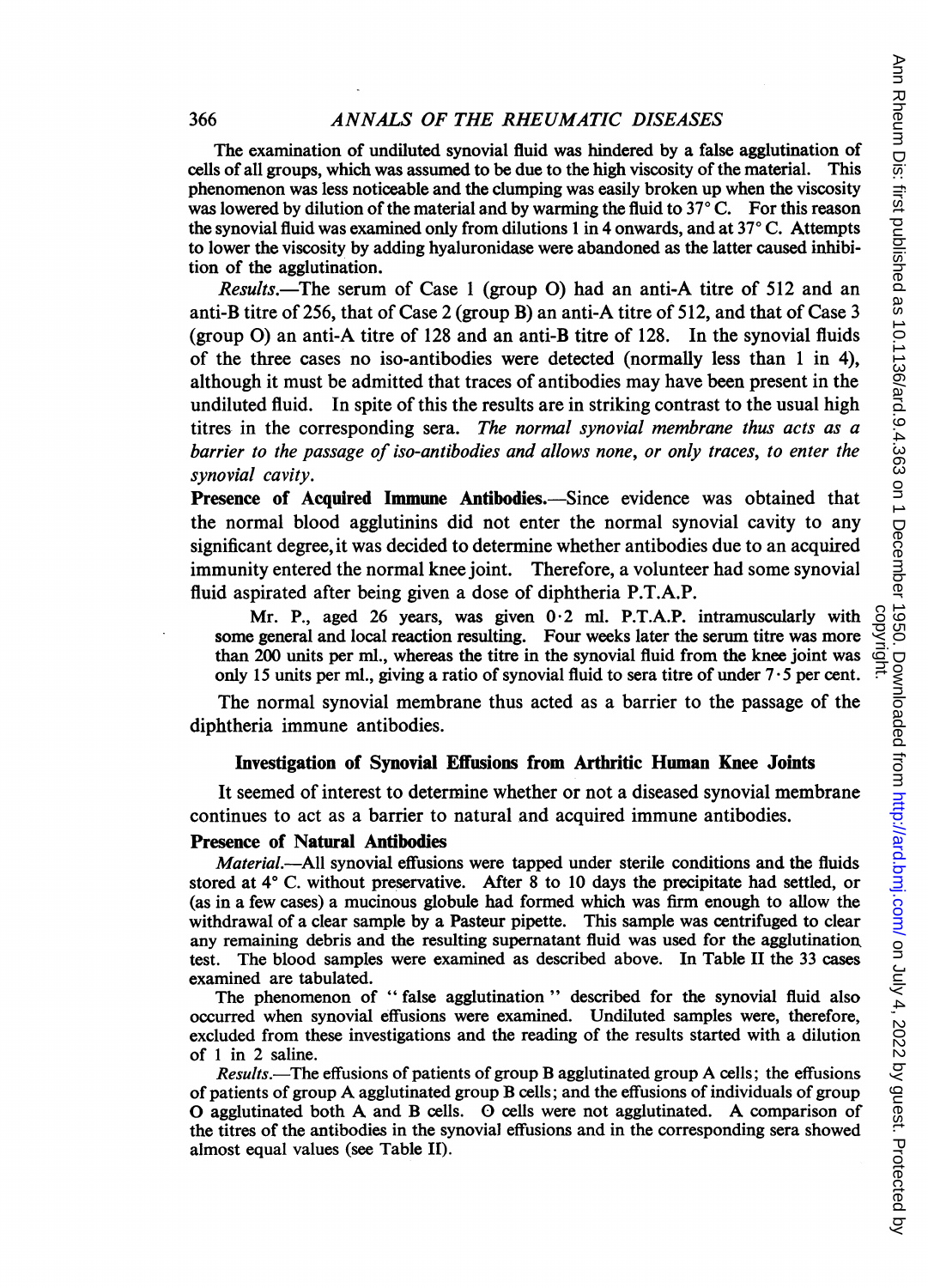# THE SYNOVIAL MEMBRANE

Thus it is apparent that synovial effusions whether resulting from rheumatoid arthritis or other arthritic conditions contain the natural antibodies in approximately the same concentration as the corresponding sera. Under these conditions the synovial membrane has lost its function as a barrier to immune bodies.

### TABLE H

EXAMINATION OF SYNOVIAL EFFUSIONS AND BLOOD-SERA FOR ANTI-A AND ANTI-B ISO-AGGLUTININS

|                                                           |                                                              |                                       |                                   |                                          |                                          | Titre of Iso-Agglutinins |                        |  |
|-----------------------------------------------------------|--------------------------------------------------------------|---------------------------------------|-----------------------------------|------------------------------------------|------------------------------------------|--------------------------|------------------------|--|
| No. of<br>Record<br><b>Blood</b><br>Cases<br>No.<br>Group |                                                              |                                       | Diagnosis                         |                                          | Anti-B                                   | Anti-A                   |                        |  |
|                                                           |                                                              |                                       |                                   | Serum                                    | Synovial<br>Effusion                     | Serum                    | Synovial<br>Effusion   |  |
| 7                                                         | $\frac{1}{2}$ $\frac{3}{4}$ $\frac{4}{5}$ $\frac{5}{6}$<br>ĩ | A<br>,,<br>,,<br>,,<br>,,<br>,,<br>,, | Osteo-Arthritis                   | 256<br>16<br>32<br>64<br>256<br>64<br>16 | 128<br>32<br>32<br>64<br>128<br>64<br>16 |                          |                        |  |
| 6                                                         | 8<br>9<br>10<br>11<br>12<br>13                               | ,,<br>,,<br>,,<br>,,<br>,,<br>,,      | Rheumatoid Arthritis              | 32<br>32<br>32<br>64<br>64<br>256        | 32<br>16<br>32<br>32<br>16<br>256        |                          |                        |  |
| $\overline{2}$                                            | 14<br>15                                                     | ,,<br>,,                              | Ankylosing Spondylitis            | 64<br>256                                | 64<br>128                                |                          |                        |  |
| 3                                                         | 16<br>17<br>18                                               | ,,<br>,,<br>,,                        | <b>Infective Arthritis</b>        | 128<br>32<br>128                         | 128<br>32<br>64                          |                          |                        |  |
| $\mathbf{1}$                                              | 19                                                           | ,,                                    | Palindromic Rheumatism            | 32                                       |                                          |                          |                        |  |
| $\mathbf{1}$                                              | 20                                                           | $\bf{B}$                              | Rheumatoid Arthritis              |                                          |                                          | 128                      | 128                    |  |
| $\mathbf{1}$                                              | 21                                                           | ,,                                    | <b>Still's Disease</b>            |                                          |                                          | 64                       | 64                     |  |
| 4                                                         | 22<br>23<br>24<br>25                                         | O<br>,,<br>,,<br>,,                   | Osteo-Arthritis                   | 64<br>16<br>64<br>16                     | 64<br>16<br>64<br>16                     | 64<br>32<br>8<br>32      | 64<br>16<br>8<br>32    |  |
| 4                                                         | 26<br>27<br>28<br>29                                         | ,,<br>,,<br>,,<br>,,                  | Rheumatoid Arthritis              | 32<br>64<br>16<br>16                     | 64<br>64<br>16<br>16                     | 128<br>256<br>16<br>32   | 128<br>128<br>16<br>32 |  |
| $\mathbf{1}$                                              | 30                                                           | ,,                                    | <b>Ankylosing Spondylitis</b>     | 32                                       | 32                                       | 128                      | 128                    |  |
| 1                                                         | 31                                                           | ,,                                    | <b>Intermittent Hydrarthrosis</b> | 16                                       | 8                                        | 32                       | 16                     |  |
| $\mathbf{1}$                                              | 32                                                           | ,,                                    | <b>Infective Arthritis</b>        | 32                                       | 32                                       | 32                       | 32                     |  |
| 1                                                         | 33                                                           | ,,                                    | Gout                              | 32                                       | 16                                       | 32                       | 16                     |  |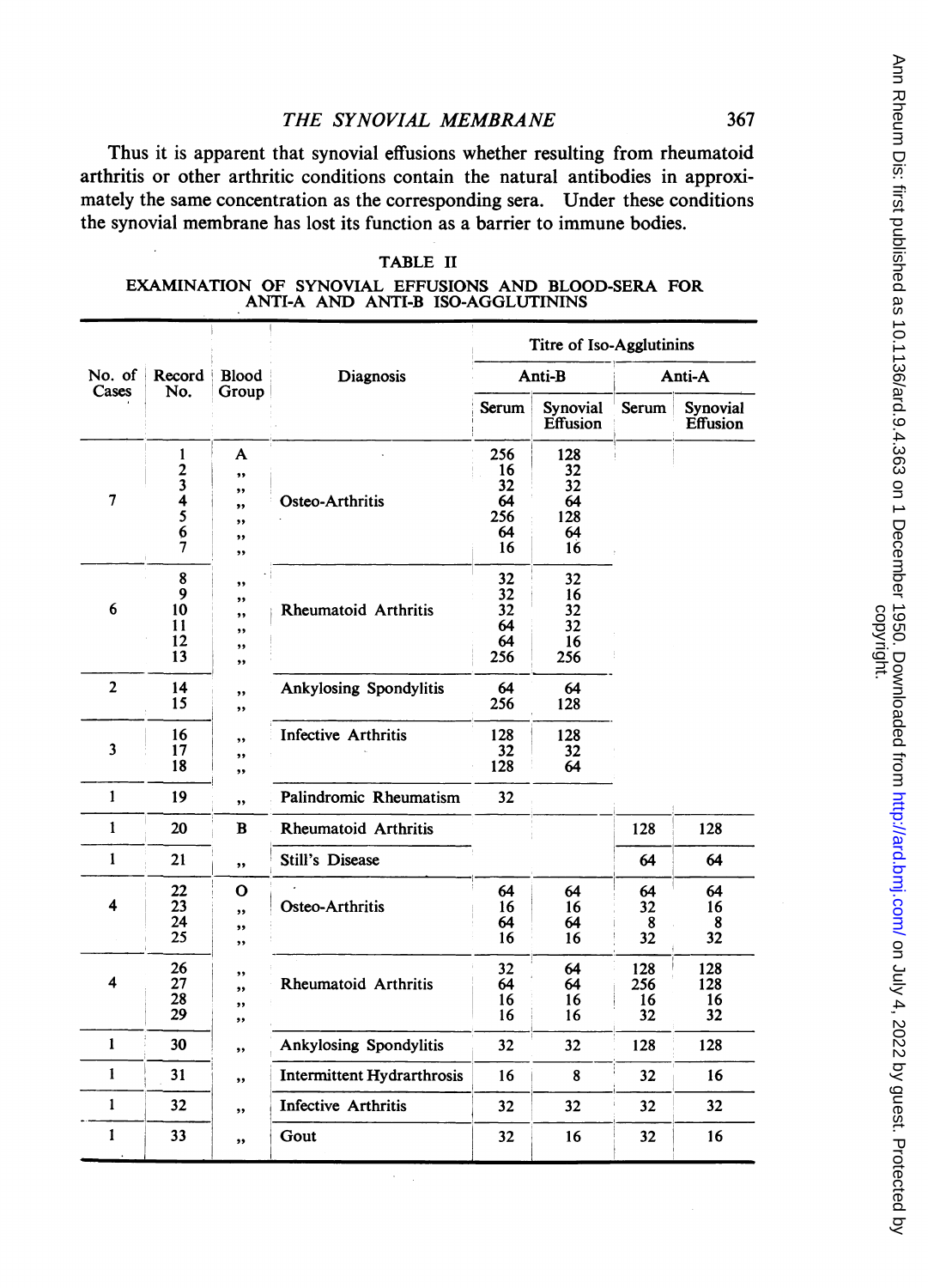### Presence of Acquired Immune Antibodies

Material.-A volunteer, Mr. H., aged 79 years, suffering from osteo-arthritis of both knee joints accompanied by effusions, was given six injections of  $0.5$  ml. P.T.A.P. in separate intramuscular sites on the one occasion. After 27 days, and again, 72 days later, the antibody titre in his serum and in the synovial fluid of each knee joint was determined. The antitoxin titres were estimated by the method of Römer and Sames (1909), as developed by Glenny and Llewellyn-Jones (1931).

Results.-27 days after inoculation

| Serum titre<br>$\ddot{\phantom{0}}$                     | $\ddotsc$ | 60 u/ml. antitoxin.                        |
|---------------------------------------------------------|-----------|--------------------------------------------|
| Left joint effusion titre<br>Right joint effusion titre | $\ddotsc$ | 40 u/ml. antitoxin.<br>30 u/ml. antitoxin. |

6 weeks after inoculation

| Serum titre<br>$\ddot{\phantom{0}}$                     | $\ddotsc$ |  | 50 u/ml. antitoxin. |
|---------------------------------------------------------|-----------|--|---------------------|
| Left joint effusion titre                               | $\sim$    |  | 30 u/ml. antitoxin. |
| Right joint effusion titre $\ldots$ 30 u/ml. antitoxin. |           |  |                     |
| Synovial effusion/serum titre ratio 60/66 per cent.     |           |  |                     |

These results showed a marked difference in the behaviour of the synovial membrane in this patient as compared with the normal volunteer who was similarly investigated. Whereas in the normal volunteer the synovial fluid/serum ratio was under  $7.5$  per cent., in this patient it was  $60/66$  per cent., i.e. about ten times as great. This would seem to indicate that even in a " non-infective " type of arthritis the synovial membrane allows acquired immune antibodies to pass much more readily.

# Investigation of Synovial Effusions from Arthritic Human Knee Joints for the Presence of Blood-group Specific Substances

Materials.—Synovial fluid and sera were collected and examined as described above. Saliva was obtained on the day of the puncture of the knee joint. Equal amounts of normal saline and saliva were mixed and heated in a water-bath at  $100^{\circ}$  C. for 3 minutes. This was done in order to destroy the enzymes present in the saliva. The samples were freed from any insoluble material by centrifuging. Grouping sera of persons of groups A and B were stored in 2 ml. tubes at  $4^{\circ}$  C. without addition of preservative. A fresh ampoule of serum was used for each test.

Technique of Inhibition Test.-The method used was that of Aubert, Boorman, and Dodd (1942). Equal parts of the solution to be tested were mixed with the standard grouping of serum. The test solutions were:

- (a) The patient's serum (1 in 2 normal saline).
- $(b)$  The patient's saliva  $(1 \text{ in } 2 \text{ normal saline}).$
- $(c)$  The patient's synovial fluid  $(1 \text{ in } 2 \text{ normal saline})$ .

These mixtures were allowed to stand at  $37^{\circ}$  C. for one hour. The mixtures were then titrated in saline using the standard technique described above. An anti-A grouping serum was used if the patient belonged to group A, and an anti-B grouping serum if the patient was of group B. The titrations were then compared, and the inhibitions of the grouping serum by the patients' synovial fluid were expressed at " inhibition index ". The inhibition index is the number of times the original titre was reduced, e.g. an inhibition index of 16 indicates that the titre had been reduced to  $\frac{1}{16}$  of its original value.

Results.-Eighteen cases of arthritic disorders, all of them being " secretors ", belonging to groups A and B were examined. The inhibition index was high or moderate in the saliva, low or twice absent in the sera, and mostly missing in the synovial effusions.

368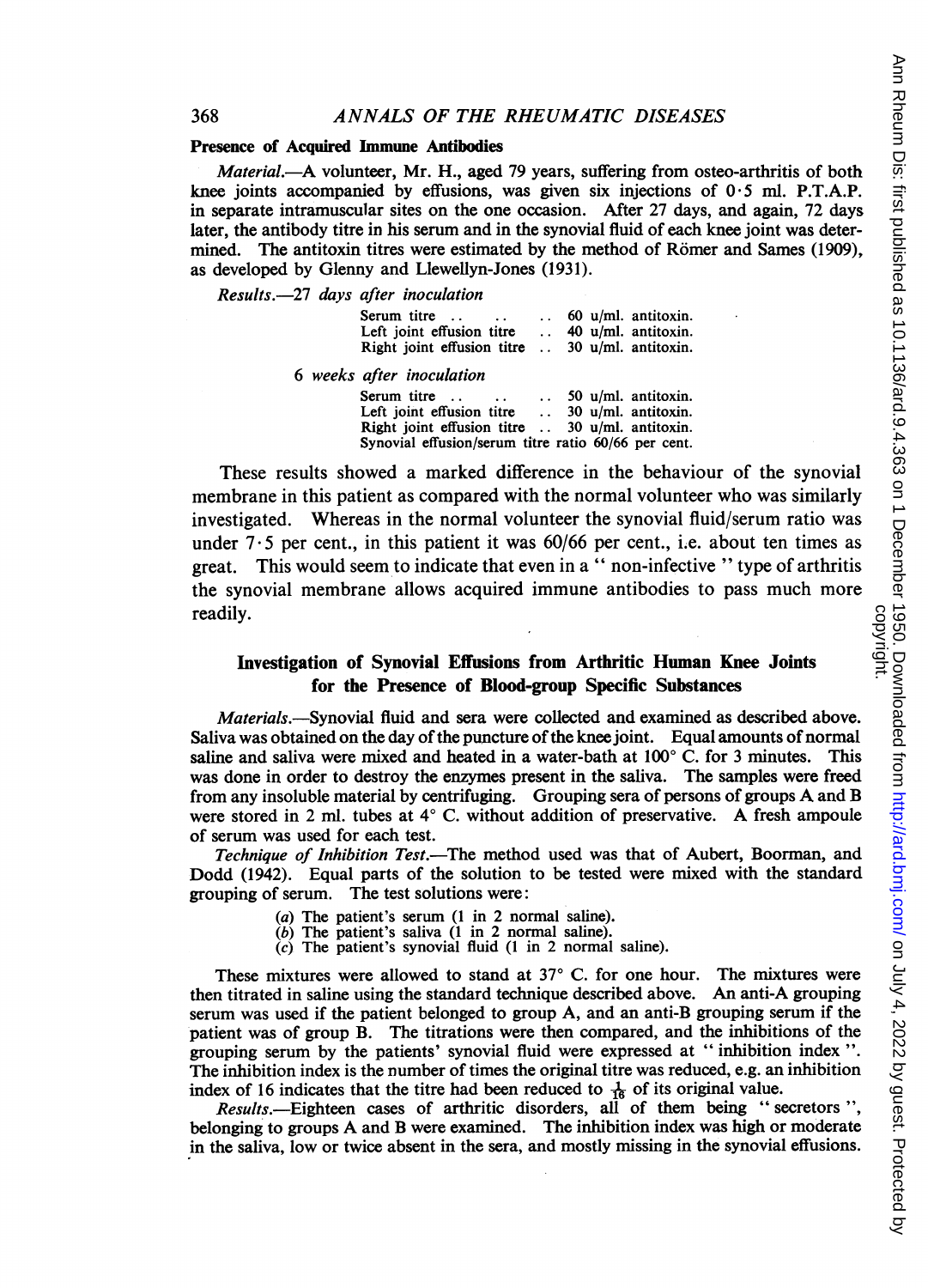# TABLE III

| No. of<br>Record |                    | <b>Blood</b>                                  | Diagnosis                     | Inhibition Index               |                                                        |                                                      |  |
|------------------|--------------------|-----------------------------------------------|-------------------------------|--------------------------------|--------------------------------------------------------|------------------------------------------------------|--|
| Cases            | No.                | Group                                         |                               | Synovial<br>effusion           | <b>Saliva</b>                                          | Serum                                                |  |
| 6                | 23567              | A<br>$^{\bullet}$<br>$, \,$<br>,,<br>,,<br>,, | Osteo-Arthritis               | 0<br>o<br>0<br>$\overline{2}$  | 128<br>Not titrated<br>128<br>64<br>32<br>Not titrated | 2<br>$\overline{2}$<br>4<br>4<br>8<br>$\overline{2}$ |  |
| 4                | 8<br>9<br>11<br>12 | ,,<br>,,<br>,,<br>,,                          | <b>Rheumatoid Arthritis</b>   | $\frac{2}{2}$<br>$\bf{0}$<br>0 | 64<br>64<br>Not titrated<br>32                         | Not titrated                                         |  |
| $\overline{2}$   | 14<br>15           | ,<br>,,                                       | <b>Ankylosing Spondylitis</b> | $\bf{0}$<br>0                  | Not titrated<br>64                                     | Λ                                                    |  |
| 3                | 16<br>17<br>18     | , ,<br>,,<br>,,                               | Infective Arthritis           | 0<br>2<br>$\bf{0}$             | 64<br>128<br>Not titrated                              | $\overline{2}$<br>4                                  |  |
|                  | 19                 | ,,                                            | Palindromic Rheumatism        | $\bf{0}$                       | Not titrated                                           | $\Omega$                                             |  |
| 1                | 20                 | $\bf{B}$                                      | <b>Rheumatoid Arthritis</b>   | $\mathbf 0$                    | 64                                                     | 8                                                    |  |
| 1                | 21                 | ,,                                            | <b>Still's Disease</b>        | $\overline{2}$                 | 128                                                    | 8                                                    |  |

# BLOOD-GROUP SPECIFIC SUBSTANCES IN SYNOVIAL EFFUSIONS, SALIVA, AND SERUM OF " SECRETORS " OF GROUPS A AND B

The absence of group specific substances might have been due to their destruction by enzymes present in the synovial fluid, because it was not possible to heat synovial fluid to  $100^{\circ}$  C. (as we did the saliva) to destroy the enzymes. Unheated synovial fluid was therefore added to heated saliva, and the inhibition test was carried out with these mixtures after 24 hours. The absence of such hypothetical enzymes was confirmed by the fact that addition of unheated synovial fluid to heated saliva did not interfere with the inhibition.

### **Discussion**

The general properties of the natural anti-A and anti-B agglutinins are similar to those of immune bodies. Both natural and acquired immune antibodies are present in the globulin fraction of the plasma, and, in moderate amounts, in the tissue fluids, which are rich in protein. No reference was found in the literature to their occurrence in synovial fluids and synovial effusions. Our results show that natural and acquired immune antibodies are missing, or present in traces only, in the synovial fluid of the *normal* human knee joint. It is concluded that the undamaged synovial membrane of this joint provides a barrier to the passage of these substances.

The synovial membrane has no endothelial lining like the peritoneum, and the function of the barrier is probably confined to the wall of the extensive capillarv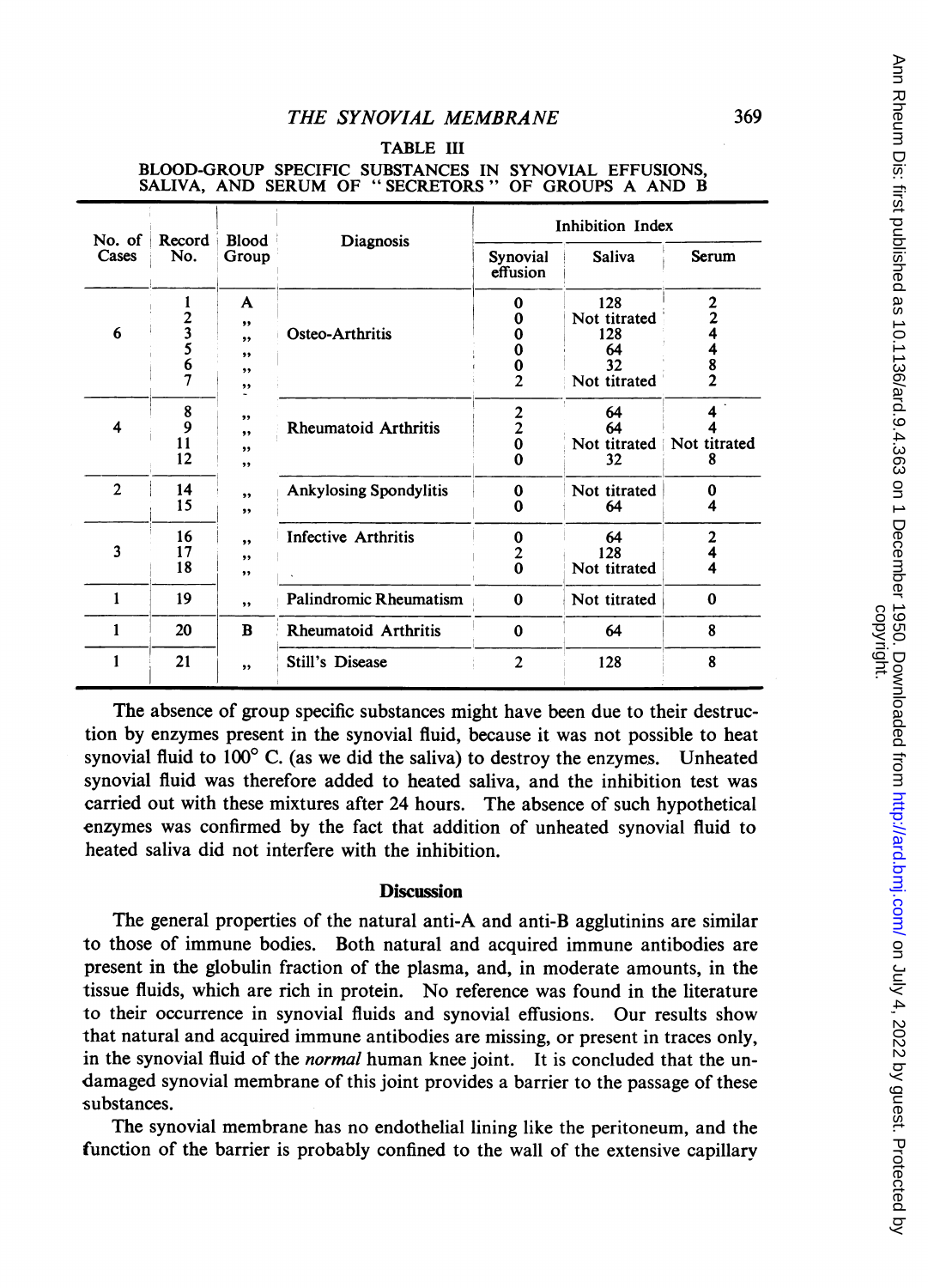and lymph bed. This is in agreement with the view of Davies (1949) that only substances of low molecular weight pass easily in both directions across such capillary membranes.

The findings obtained on material from normal joints are in sharp contradistinction to those obtained on material from diseased joints. (Unfortunately acute traumatic effusions could not be investigated as the material obtained was haemorrhagic.) We did not expect to find in all our synovial fluids from abnormal joints an antibody titre which was as high or nearly as high as that in the corresponding serum. These results indicate that in the diseased joint a free passage of antibodies may take place from the capillary and lymph bed of the synovial membrane into the synovial cavity.

The study of group specific substances is interesting, although in regard to the permeability of the synovial membrane to soluble group substances from the plasma into the joint cavity the results do not allow any conclusion. The method was not sensitive enough to detect in the viscous synovial fluid quantities as low as those detected in the serum. On the other hand, the presence of large quantities of soluble group substances in the saliva, and their nearly complete absence in the synovial effusions, points to a distinct difference in the mucins of saliva and synovial effusions. Mucins are a complex of proteins united to polysaccharides which possess acidic properties, and by virtue of the acid group, two types of mucin can be distinguished: those with the sulphuric acid groups, and those with the uronic acid units. The former are mostly mucins of epithelial origin and stain metachromatically. The latter are representatives of the mesenchymal mucins, have been found in the vitreous humour, umbilical cord, and synovial fluid, and are termed collectively hyaluronic acid mucins or hyaluronates. Our results show that the blood-group substance which is secreted in epithelial and endothelial mucinous fluids, is absent from the mucinous fluids of mesenchymal origin. It thus seems possible to distinguish serologically between the mucins of mesenchymal secretion and those which originate from cells of ectodermal or endodermal derivation.

### Summary

(1) The normal human synovial membrane did not allow the passage of natural or acquired immune antibodies.

(2) These antibodies were present in synovial fluid obtained from diseased joints.

(3) The blood-group specific substances which are normally present in mucinous secretions of ectodermal and endodermal derivation were not found in the mesenchymal synovial fluid.

We wish to thank the Empire Rheumatism Council and Dr. W. S. C. Copeman for their interest in this work and the help and facilities they have afforded us, and Professor C. Rimington for his valuable help and stimulating suggestions.

This work was carried out when Dr. T. C. Highton was holding a Nuffield Fellowship in chronic rheumatic diseases, and Dr. K. Maunsell was receiving a grant from the Empire Rheumatism Council.